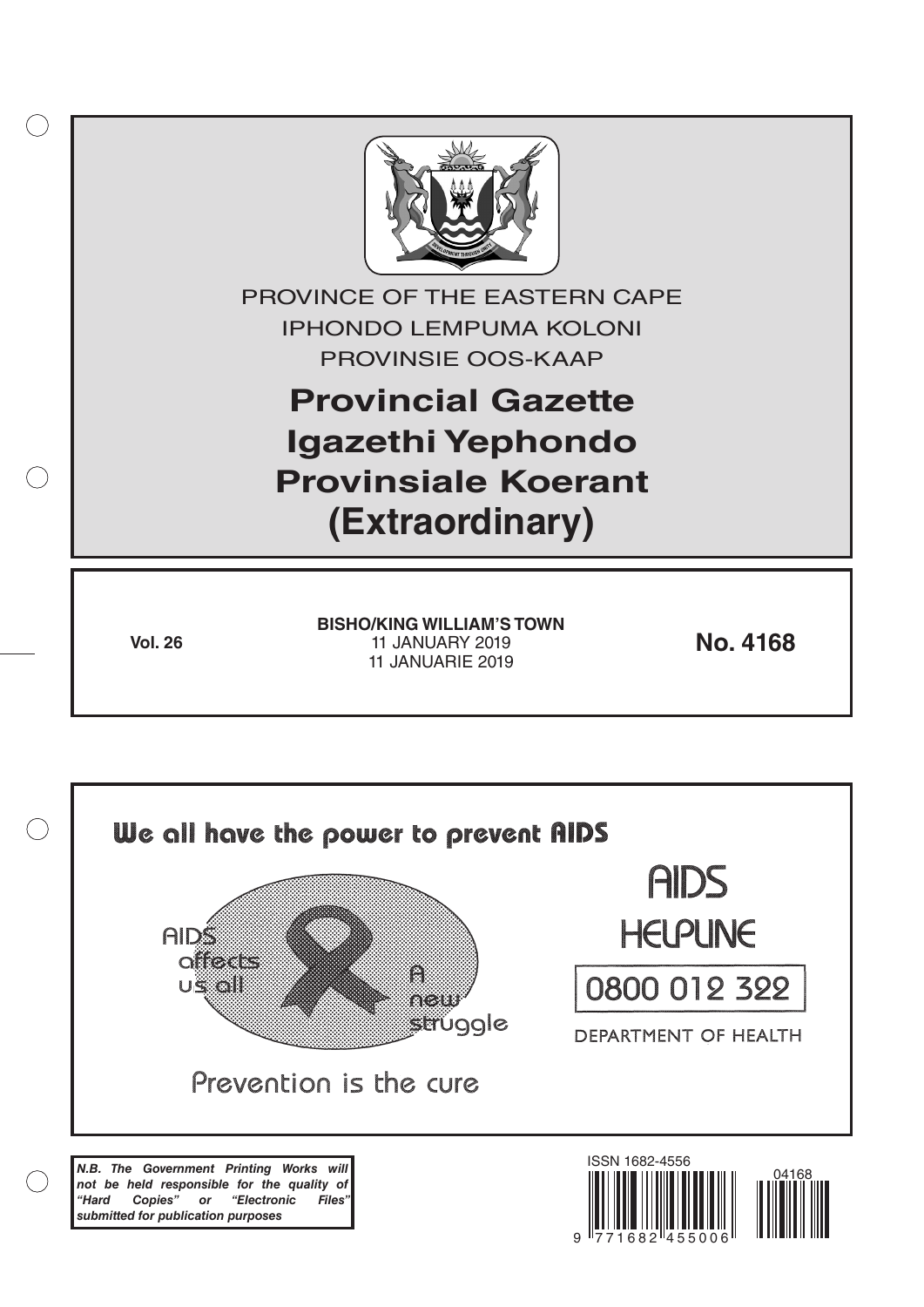## **IMPORTANT NOTICE:**

**The GovernmenT PrinTinG Works Will noT be held resPonsible for any errors ThaT miGhT occur due To The submission of incomPleTe / incorrecT / illeGible coPy.**

**no fuTure queries Will be handled in connecTion WiTh The above.**

#### **CONTENTS**

|                                                                                                       | Gazette<br>No. | Paae<br>No. |
|-------------------------------------------------------------------------------------------------------|----------------|-------------|
| <b>LOCAL AUTHORITY NOTICES • PLAASLIKE OWERHEIDS KENNISGEWINGS</b>                                    |                |             |
| Eastern Cape Liquor Act (10/2003): Notice of lodgement of applications for transfer of certificate of | 4168           |             |
|                                                                                                       | 4168           |             |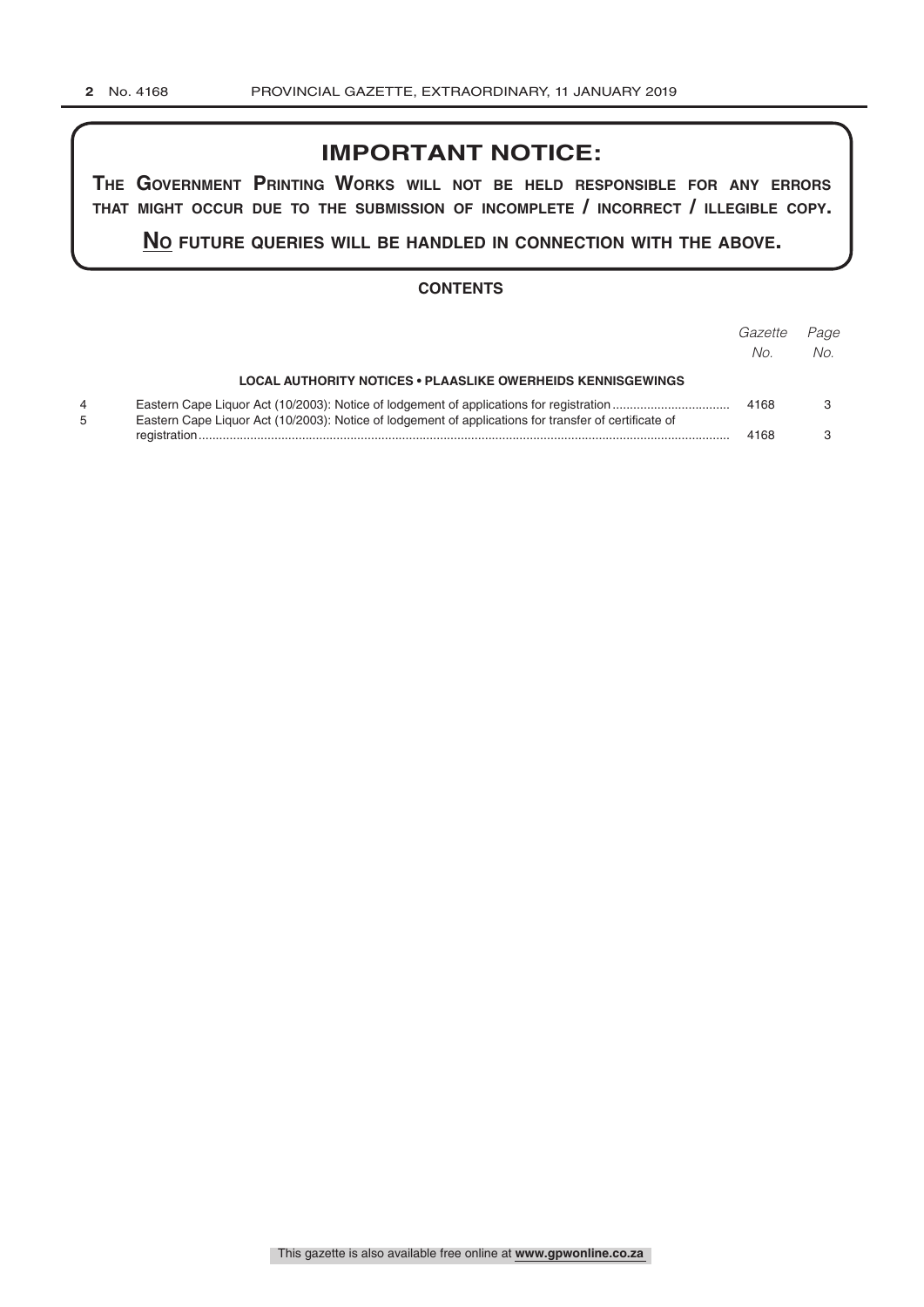# Local Authority Notices • Plaaslike Owerheids Kennisgewings

#### **LOCAL AUTHORITY NOTICE 4 OF 2019**

1. CM3  $[Reg 4 (1)]$ EASTERN CAPE LIQUOR ACT, 2003 (Act No. 10 of 2003) NOTICE OF LODGEMENT OF APPLICATIONS FOR REGISTRATION

Notice is hereby given that the applications for registration, particulars of which appear in the Schedule hereunder, have been lodged with the Board.

Interested parties may, free of charge, inspect any application which appears in the Schedule hereunder and may within twenty one days of this notice, lodge with the Board written representations in support of, or written objections.

NOMBUYISELO FININI EASTERN CAPE LIQUOR BOARD 10 January 2019

**SCHEDULE** 

|                           |                   | 4                                                 |                                           |                                 |                                                                                               |  |
|---------------------------|-------------------|---------------------------------------------------|-------------------------------------------|---------------------------------|-----------------------------------------------------------------------------------------------|--|
| <b>Application Number</b> |                   | Name and number of<br>Ward                        | Kind of registration<br>applied for       | Kind of<br>liquor to be<br>sold | Name under which business is to be<br>conducted and particulars of the erf.<br>street or farm |  |
| $\overline{1}$ .          | REF8410270249082  | Ward 20 Matatiele Local<br>Municipality           | Consumption on and off<br>premises        | All kinds                       | Endaweni Chill and Grill, 37 Sobantu<br>Street, Itsokolelele, Matatiele, 4730                 |  |
| 2.                        | REF7503220789081  | Ward 23 Mnguma Local<br>Municipality              | Consumption on and off<br><b>Premises</b> | All kinds                       | SNDA's Tavern, Tuturas Admin Area.<br>Cingweni Location, Centane, 4980                        |  |
| 3.                        | REF7311195723089  | Ward 38 Buffalo City<br>Metro Municipality        | Consumption on and off<br><b>Premises</b> | All kinds                       | Tsalanang Tavern, Liefeldt Location.<br>Dimbaza, 5760                                         |  |
| 4.                        | REFIT000043/2016U | Ward 6 Great Kei Local<br>Municipality            | Consumption on and off<br><b>Premises</b> | All kinds                       | The Venue @ Great Kei, Ingwe Estate,<br>Farm 57, Komga, 4950                                  |  |
| 5.                        | REF2016/156408/07 | Ward 01 Buffalo City<br><b>Metro Municipality</b> | Consumption off premises                  | All kinds                       | Igonce Distributions, 3196 Sweetwaters<br>Road, Schornville, King Williams Town.<br>5600      |  |
| 6.                        | REF5505060046086  | Ward 2 Blue Crane Route<br>Local Municipality     | Consumption on premises                   | All kinds                       | Blue Lizzard Garden Café, 1 Fourie / Hare<br>Street, Somerset East, 5680                      |  |
| 7.                        | REF2003/038612/23 | Ward 2 Dr. Beyers Naude<br>Local Municipality     | Consumption on and off<br><b>Premises</b> | All kinds                       | Ganora Guest Farm and Excursions CC.<br>Farm No. 94, Patrysfontein, Nieu -<br>Bethesda, 6286  |  |
| 8.                        | REF6510025162084  | Nelson Mandela Bay<br>Metro                       | <b>Special Event</b>                      | All kinds                       | Mile,<br>Slipway,<br>River<br>The<br>Aquavista<br>Crescent, Cannonville, Colechester, 6001    |  |

### **LOCAL AUTHORITY NOTICE 5 OF 2019**

FORM 9 [ Reg 11 (1)]

EASTERN CAPE LIQUOR ACT, 2003 (Act No. 10 of 2003)

#### NOTICE OF LODGEMENT OF APPLICATIONS FOR TRANSFER OF CERTIFICATE OF REGISTRATION

Notice is hereby given that the applications for transfer of certificates of registration, particulars of which appear in the Schedule hereunder, have been lodged with the Board.

Interested parties may, free of charge, inspect any application which appears in the Schedule hereunder and may within twenty one days of this notice, lodge with the Board written representations in support of, or written objections.

NOMBUYISELO FININI EASTERN CAPE LIQUOR BOARD 10 January 2019

| <b>Application Number</b> |                   |                                                                                       |                                                                            |                                                                   |                                                                        |
|---------------------------|-------------------|---------------------------------------------------------------------------------------|----------------------------------------------------------------------------|-------------------------------------------------------------------|------------------------------------------------------------------------|
|                           |                   | Name and<br><b>Particulars of</b><br>number of Ward<br>certificate of<br>registration |                                                                            | <b>Particulars of holder</b><br>of certificate of<br>registration | Particulars of prospective<br>holder of certificate of<br>registration |
| 1.                        | ECP19293/03012/OO | Ward 10 Port St<br>Johns Local<br>Municipality                                        | Zamani Tavern, Magoba<br>Admin Area, Port St<br>Johns, 5120                | Vusumzi Tvolo<br>Mbekeni                                          | Mandisa Mbekeni                                                        |
| 2.                        | ECP24749/3035/OO  | Ward 4<br>Emalahleni Local<br>Municipality                                            | Paradise Inn, 59 Gray<br>Street, Lady Frere, 5410                          | Mr & Mrs Smith<br>Trading                                         | Dawit Gebre Meskel Malles                                              |
| 3.                        | ECP16277/90466/OO | Ward 29 Mnguma<br>Local Municipality                                                  | Nobakazi Tavem,<br>Zimbamba Admin Area.<br>Feni Location, Kentani.<br>4980 | Sybil Nobakazi<br>Nonxuba                                         | Sybil Nobakazi                                                         |

#### **SCHEDULE**